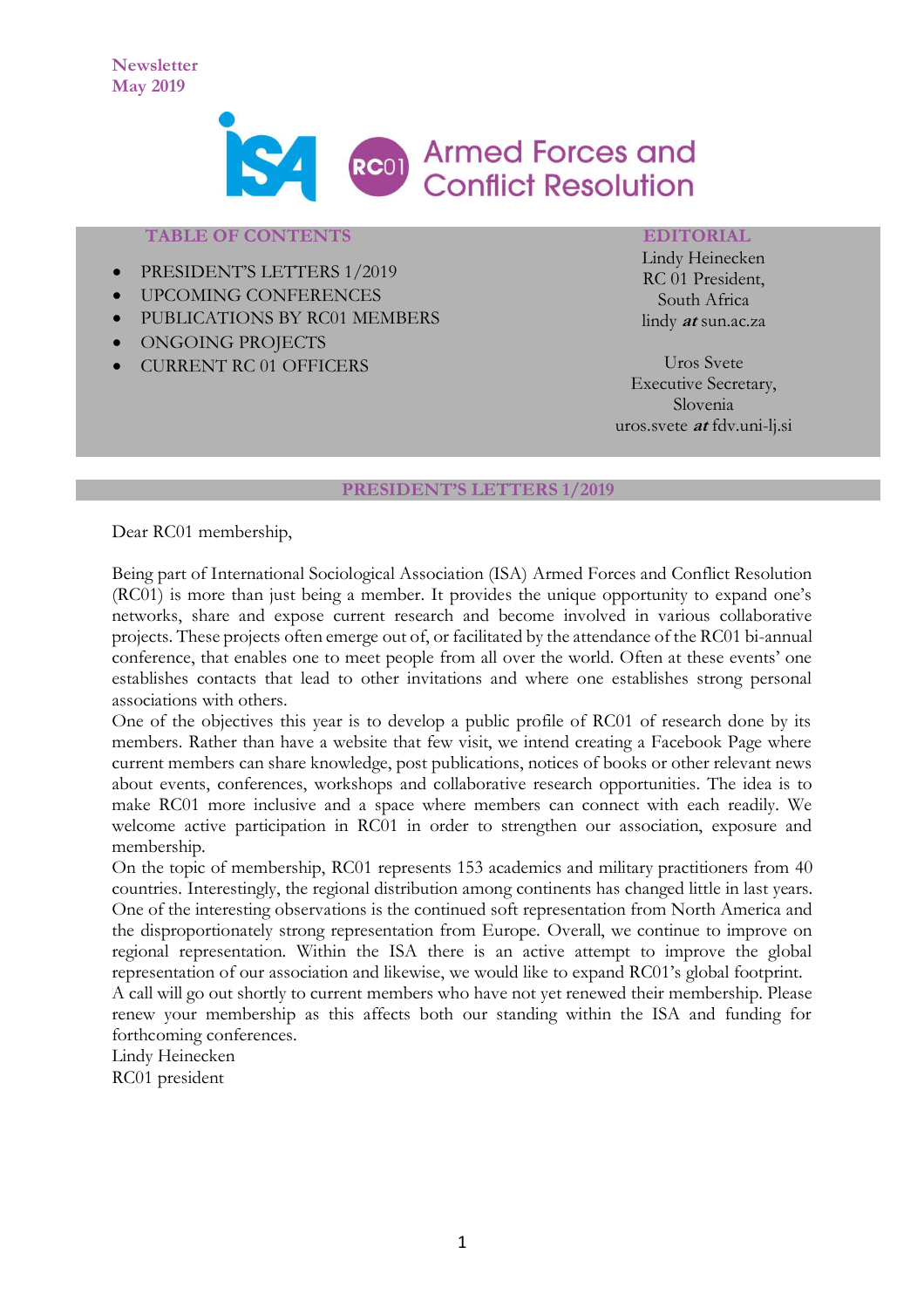

#### **UPCOMING CONFERENCES**

One of the aims of this newsletter is to alert you to upcoming conferences, members' publications and current projects. Below are a number of upcoming conferences that members may be interested in attending, or are already presenting papers. Please take note of the dates and consult the various links for further information

## 15TH ERGOMAS BIENNIAL CONFERENCE, LISBON, PORTUGAL, 17-21 JUNE 2019

The theme of this conference is Military Studies in a post-truth society: Challenges and perspectives. The full conference programme with abstracts is now available and registration closes on 15 May 2019 for this event. The conference is in Lisbon, Portugal, at ISCTE-University Institute of Lisbon (ISCTE-IUL). ISCTE-IUL is one of the three public universities in Lisbon, focused on Social Sciences, Management and Technologies. It is located in the northern part of the city, close to the city center, between the metro stations 'Entrecampos' and 'Cidade Universitária' (address: Av. das Forças Armadas, 1649-026 Lisboa). The venue is within easy reach of many hotels and is served by a good network of public transportation [\(www.iscte-iul.pt\)](http://www.iscte-iul.pt/). For more details on the different working groups and conference programme see [https://ergomas.ch/files/conference/Draft\\_ERGOMAS\\_Full\\_Program\\_2019\\_-](https://ergomas.ch/files/conference/Draft_ERGOMAS_Full_Program_2019_-_18_March_2019.pdf) 18 March 2019.pdf.

## BIENNIAL INTERNATIONAL CONFERENCE OF THE INTER-UNIVERSITY SEMINARY ON ARMED FORCES AND SOCIETY

This event runs every alternative year to RC01 Conference and is held at Hyatt Regency Reston, Virginia, USA from 8-10 November 2019. This conference will provide attendees with insights into global coalitions and cross national alliances; social and personnel issues, area studies and cross-national analyses of military institutions; civil military relations; terrorism, counter terrorism and counter-insurgency; post-cold war military operations; cyber warfare and many other topics. For more information on this event see,

[www.iusafs.net/2019/docx/IUS2019CallForPapers.docx.](http://www.iusafs.net/2019/docx/IUS2019CallForPapers.docx)

## RC01 ARMED FORCES AND CONFLICT RESOLUTION INTERIM CONFERENCE, STELLENBOSCH, SOUTH AFRICA, 5-9 JULY 2020

The preliminary theme for this conference is Conflict resolution, power politics and political populism. At present, we see that global powers becoming more confrontational regarding economic and political issues. International cooperation is losing importance and the classic power politics are back on the world stage. The political switch to (extreme) right wing party/populist governments in many countries leads to isolation and supports national unilateralism. Have these changes on the international situations affected cooperation between armed forces? What is the impact on public opinion, the subjective sense of insecurity, increase in discrimination against minorities (also in the armed forces and in the civil society, e.g. women, homosexuals, immigrants etc.)? With these developments, are nation states becoming stronger again and to what extent are multinational regimes losing their importance? While this is the conference theme papers on a broad range of issues that affect the armed forces and the resolution of armed conflict are invited.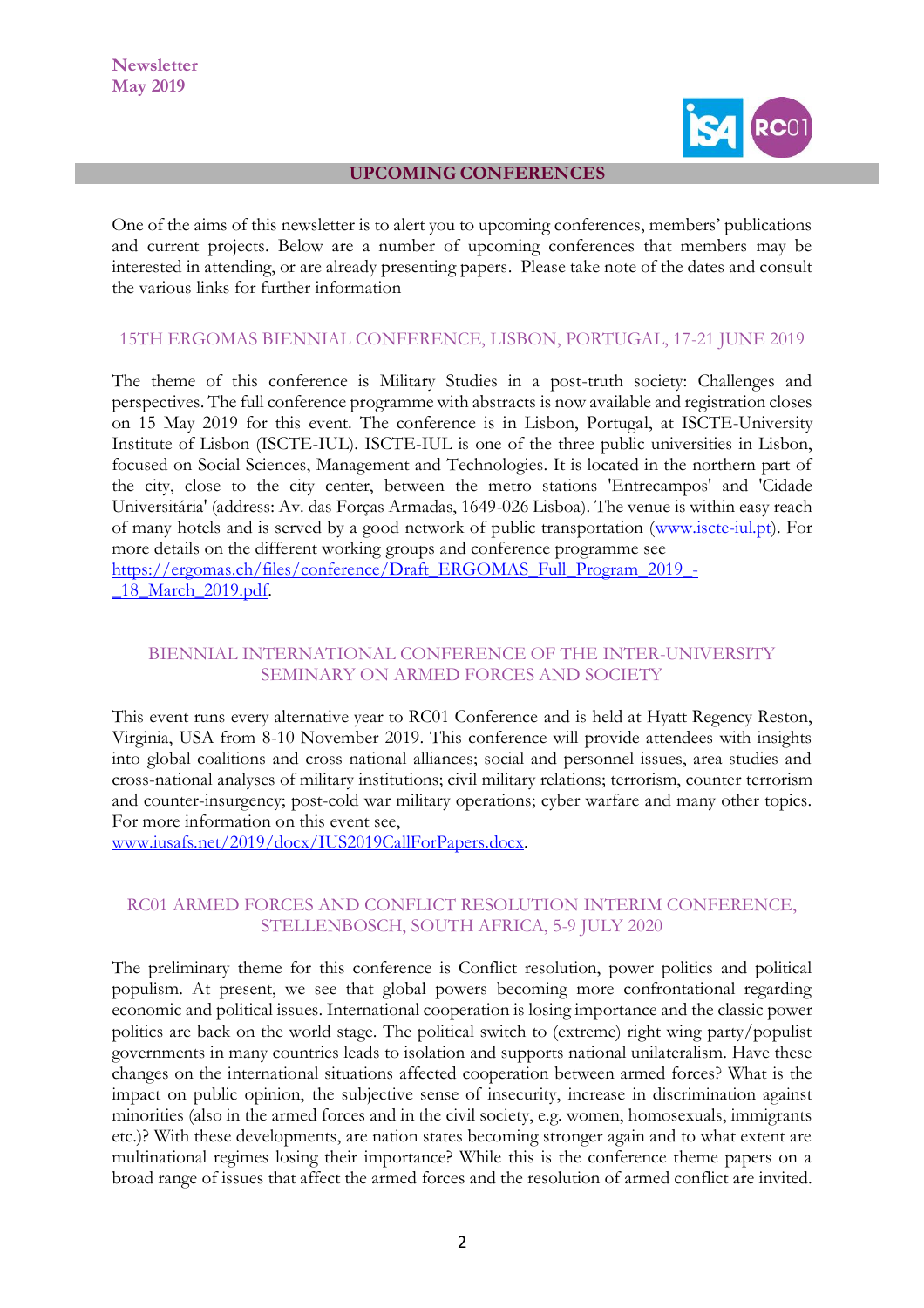

More details on this conference in the next newsletter will be provided– but please save these dates.

## ISA FORUM OF SOCIOLOGY, PORTO ALEGRE, BRAZIL 14-18 JULY 2019

The IV ISA Forum of Sociology is to be held in Porto Alegre, Brazil, 14-18 July with the theme Democracy, Environment, Inequalities and Intersectionality. Fifty-two Research Committees and all our seven Working and Thematic Groups have confirmed their participation in this even. This is a major event for the ISA and a fantastic opportunity to foster global dialogues with strong insights from Latin American colleagues. As for RC01, there was only one panel submission on Sociología de los militares en América Latina [Sociology of the Military in Latin America]. For further information on other panels see:

[https://www.isa-sociology.org/en/conferences/forum/porto-alegre-2020.](https://www.isa-sociology.org/en/conferences/forum/porto-alegre-2020)

## **RECENT PUBLICATIONS BY RC01 MEMBERS**

Below are some of our members' most recent publications, but first there is the need to acknowledge the latest edition of the *Handbook of the Sociology of the Military*, with editors Guiseppe Caforio and Marina Nuciari (eds). A word of appreciation to Prof Marina Nuciari for taking over the task of pushing this project to completion after the passing of Guiseppe Caforio. This book includes the work of many of our members, and is an entirely updated version from the first edition. There is an expanded focus on new missions, with new insights to technological development toward so-called cyborg warriors, new forms of leadership and changes in soldiers' identity and organisational culture. Covered in this volume is a historical excursus of studies prior to contemporary research; interpretive models and theoretical approaches developed specifically for this topic; civic-military relations including issues surrounding democratic control of the armed forces; military culture; professional training, conditions and problems of minorities in the armed forces; an examination of the structural change within the military over the years including new duties and functions following the Cold War. For more details go to: <https://www.springer.com/gp/book/9783319716008>

#### **Other recent publications by members include:**

## **HOT OF THE PRESS**

René Moelker, Manon Andres and Nina Rones. 2019. *The Politics of Military Families State, Work Organizations, and the Rise of the Negotiation Household*. This book examines the politics of military families in relation to the tensions between the state, military organization, and private life. This book will be of much interest to students of military studies, sociology, organisational studies and politics. At present a 20% Discount Available - enter the code FLR40 at checkout\*. [https://www.crcpress.com/The-Politics-of-Military-Families-State-Work-Organizations-and](https://www.crcpress.com/The-Politics-of-Military-Families-State-Work-Organizations-and-the-Rise/Moelker-Andres-Rones/p/book/9780367134426v)[the-Rise/Moelker-Andres-Rones/p/book/9780367134426v](https://www.crcpress.com/The-Politics-of-Military-Families-State-Work-Organizations-and-the-Rise/Moelker-Andres-Rones/p/book/9780367134426v) 

Carlton-Ford, Steve, Katherine A. Durante, T. David Evans, Ciera Graham. 2019. "Guns and Butter: Child Mortality and the Mediators of Militarization." Armed Forces & Society 45(1):177- 197. Available online March 11, 2018<https://doi.org/10.1177/0095327X18758288>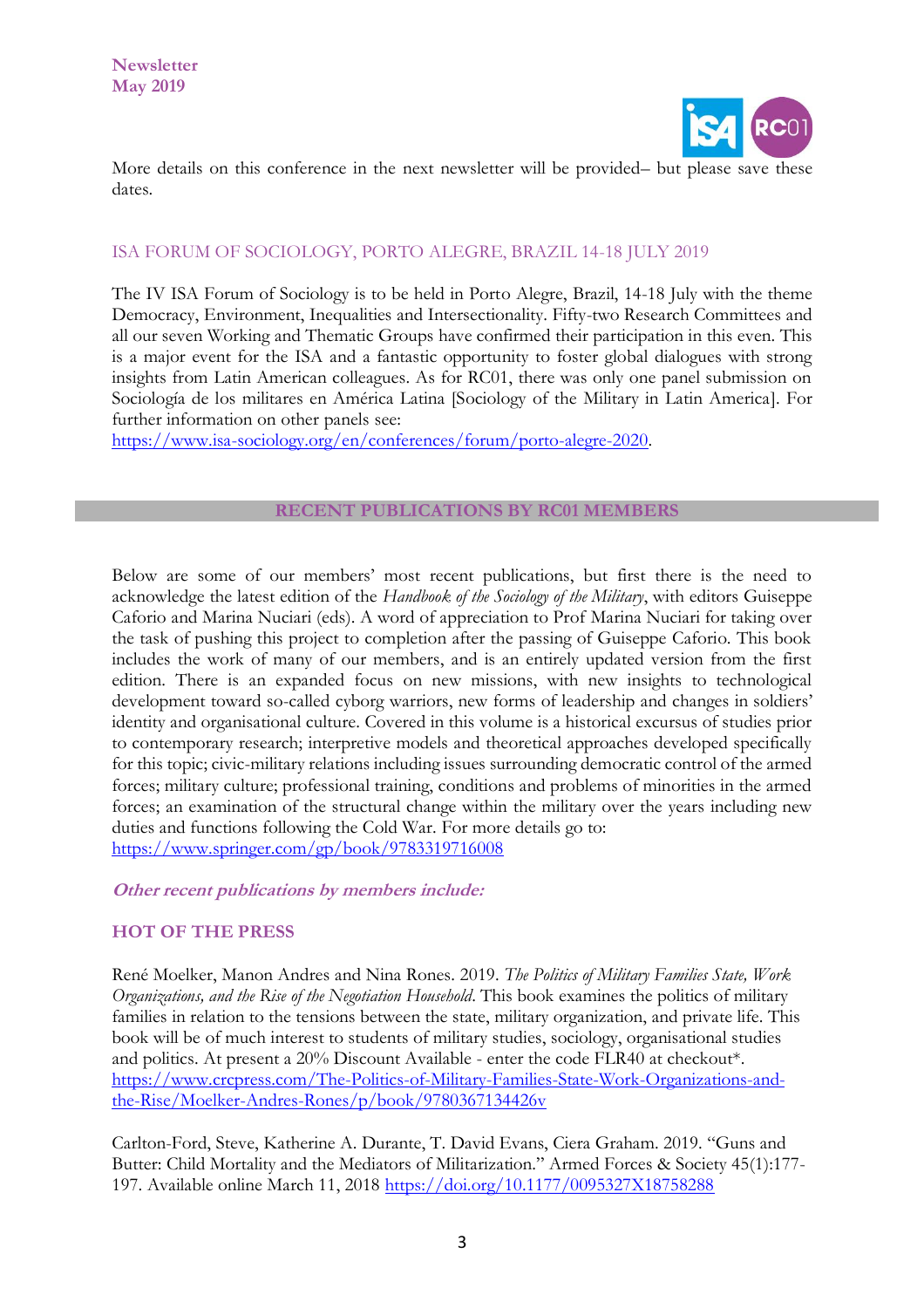

Levy, Yagil. 2019. The Dynamics of Civil-Military Relations and the Complexity of Israel's Security Policies, in *Routledge Handbook on Israeli Security*, eds. Stuart A. Cohen and Aharon Klieman (Abingdon, Oxon: Routledge).

# **OTHER RECENT PUBLICATIONS**

Szvircsev Tresch, Tibor (2018). Guest Editor. Recruitment and Retention as a Challenge of Contemporary Armed Forces and Societies. Contemporary Military Challenges, June 2018, Journal of General Staff of the Slovenian Armed Forces.

Levy, Yagil. 2018. Conceptualizing the Spectrum of the Bereavement Discourse, *Armed Forces & Society* 44 (1): 3-24. <https://journals.sagepub.com/doi/abs/10.1177/0095327X17701894?journalCode=afsa>

Levy, Yagil. 2018. Theorizing Desecularization of the Military - The US and Israel, *Armed Forces & Society* (online first: [https://doi.org/10.1177/0095327X18806516\)](https://doi.org/10.1177/0095327X18806516).

Alchin, A., Gouws, A. and Heinecken, L. 2018. Making a difference in peacekeeping operations: Voices of South African women peacekeepers. *African Security Review*, 27 (1), 1-19. <https://doi.org/10.1080/10246029.2017.1406381>

Wilen, N. and Heinecken, L. 2018. Regendering the South African army: Inclusion, reversal and displacement. *Gender, Work and Organisation*, 55 (6), 670-686. <https://doi.org/10.1111/gwao.12257>

## **ONGOING PROJECTS**

## CANADIAN DEFENCE AND SECURITY NETWORK

The Canadian Defence and Security Network begins operations on May 24th. It consists of more than 30 partners (in Canada and beyond), including ISA's RC01, and over one hundred scholars. The CDSN aims to help facilitate policy-relevant research along five themes—civil-military relations, procurement, personnel, operations, and security. Based at Carleton University in Ottawa, it aims to bring together academics, policy-makers, military officers, and civil society in Canada and connect them to those elsewhere. It will use traditional and social media to amplify the research while also developing a variety of training and networking activities to foster a more inclusive next generation of defence and security scholars, scientists, and policy officers. Our website is [https://carleton.ca/cdsn-rcds/,](https://carleton.ca/cdsn-rcds/) we can be reached at [CDSN-RCDS@carleton.ca,](mailto:CDSN-RCDS@carleton.ca) and we will be tweeting at @CdsnRcds.